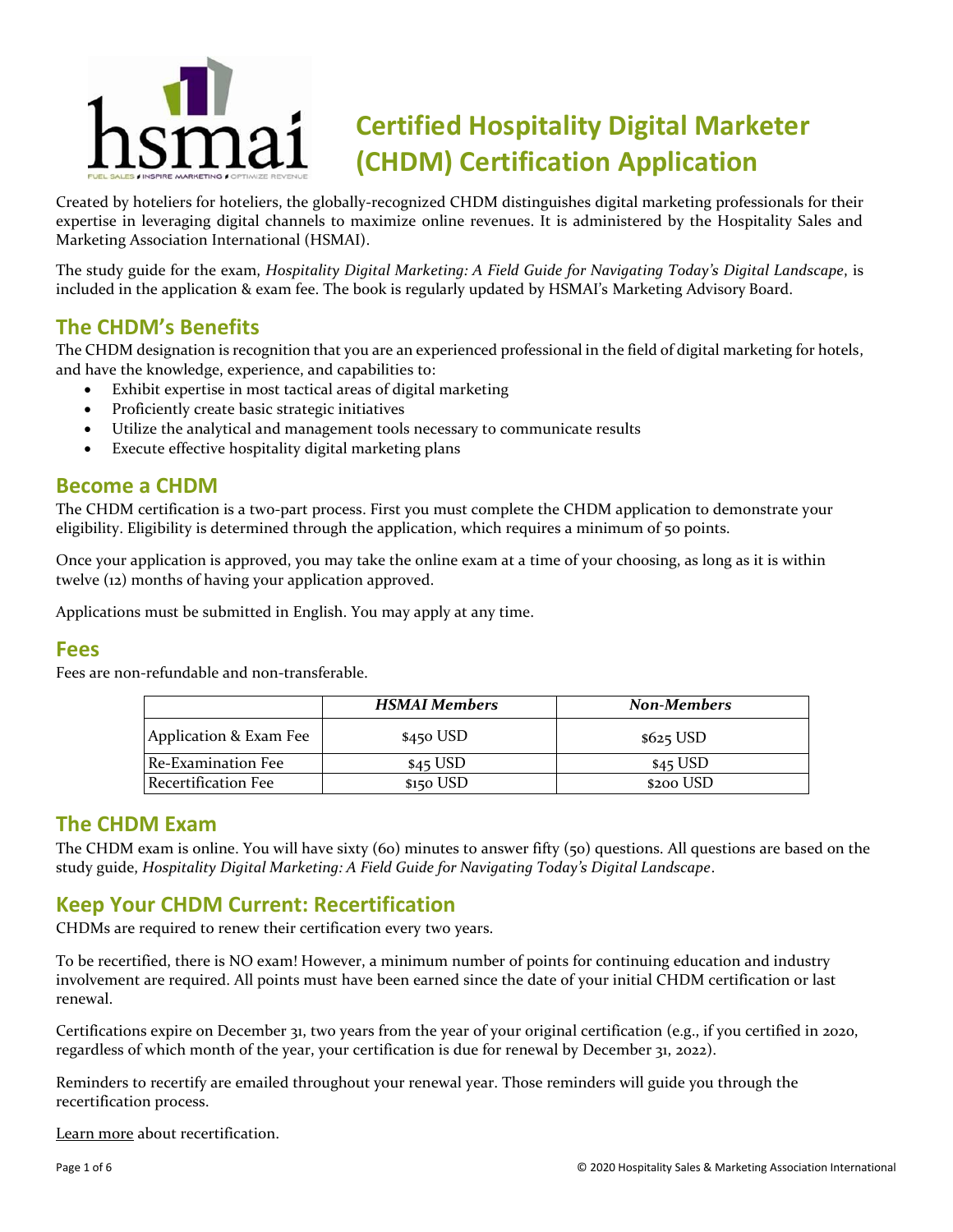

# **Certified Hospitality Digital Marketer (CHDM) Certification Application**

# **I. APPLICANT INFORMATION**

| <b>Date of Application</b>                     |                                                                                                                                              |
|------------------------------------------------|----------------------------------------------------------------------------------------------------------------------------------------------|
| <b>Full Name</b>                               |                                                                                                                                              |
| <b>Job Title</b>                               |                                                                                                                                              |
| Employer                                       |                                                                                                                                              |
| <b>Mailing Address</b>                         |                                                                                                                                              |
| City, State/Province                           |                                                                                                                                              |
| Zip/Postal Code                                |                                                                                                                                              |
| Country                                        |                                                                                                                                              |
| Phone                                          | $\overline{(}$                                                                                                                               |
| Email                                          |                                                                                                                                              |
| <b>LinkedIn Profile Address</b>                |                                                                                                                                              |
| <b>Years Worked in Hospitality</b><br>Industry |                                                                                                                                              |
| How did you hear about the<br><b>CHDM?</b>     | My boss or a co-worker<br>ocal HSMAI chapter<br>Email promotion<br>ocial media<br>$\displaystyle{{\rm Dther:}\atop \phantom{\sum\limits_i}}$ |

## **II. PROFESSIONAL EXPERIENCE – 3 points minimum | 9 points maximum**

List all professional experience in the hospitality industry. Claim 3 points for each year of experience.

| <b>Job Title</b> | Employer | <b>Dates of Experience</b>     | <b>Points</b> |
|------------------|----------|--------------------------------|---------------|
|                  |          |                                |               |
|                  |          |                                |               |
|                  |          |                                |               |
|                  |          |                                |               |
|                  |          | <b>Total Experience Points</b> |               |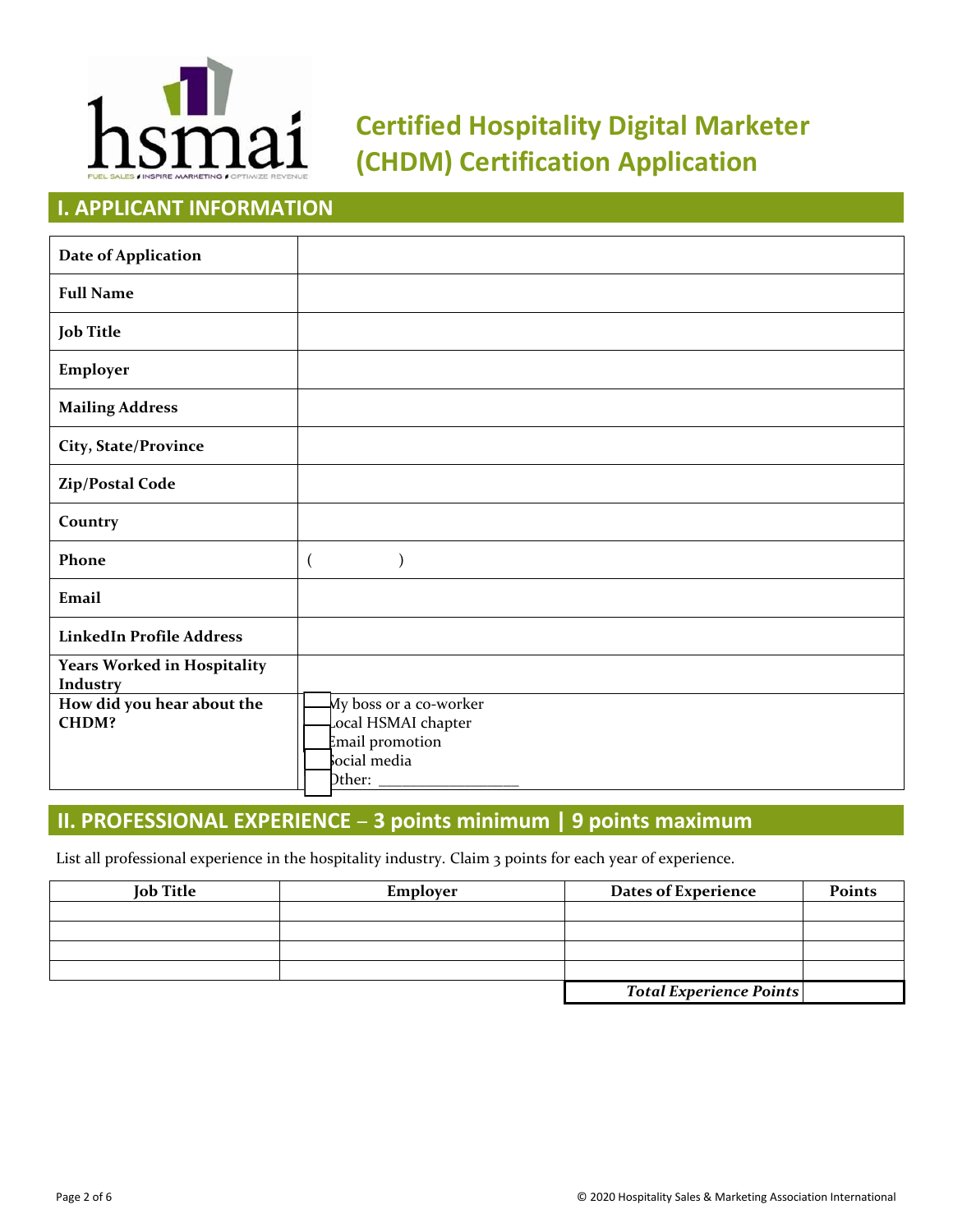### **III. ON THE JOB RESPONSIBILITIES – 3 points minimum | 25 points maximum**

Candidates must have had some on-the-job responsibilities in digital marketing **in the last three (3) calendar years**. Points may be earned through as many of the following responsibilities as are applicable to the candidate.

#### *Marketing Budget Development…Have a Strategic role in the development of an annual marketing budget:*

- under \$100,000 3 points
- between \$100,000 \$500,000 6 points
- between \$500,000 \$1 million 9 points
- $\bullet$  above  $\$$ 1 million 12 points

#### *Directing Marketing for Properties… Have a strategic role in directing marketing for:*

- $1 3$  properties 3 points
- $\bullet$  4 9 properties 6 points
- 10 or more properties 9 points

*Relationship Management*

• Spend at least 25% of your time managing OTA, social media, reputation management, agency, and/or vendor relationships for a property(s) – 3 points

#### *Time Spent on Digital Marketing Initiatives*

- Spend 25-50% of your time on digital marketing initiatives  $-3$  points
- Spend 50-75% of your time on digital marketing initiatives – 6 points
- Spend 75-90% of your time on digital marketing initiatives – 9 points
- Spend 90-100% of your time on digital marketing initiatives – 12 points

| Responsibility | <b>Dates of Responsibility</b>       | Points |
|----------------|--------------------------------------|--------|
|                |                                      |        |
|                |                                      |        |
|                |                                      |        |
|                |                                      |        |
|                |                                      |        |
|                |                                      |        |
|                |                                      |        |
|                |                                      |        |
|                | <b>Total Responsibilities Points</b> |        |

## **IV. INDUSTRY SUPPORT ACTIVITIES – No minimum | 10 points maximum**

#### **A. Membership in an Industry Association**

- Member of HSMAI 2 points per year
- Member of another hospitality industry association 1 point per year

| <b>Association Name</b> | Dates of Membership            | <b>Points</b> |
|-------------------------|--------------------------------|---------------|
|                         |                                |               |
|                         |                                |               |
|                         |                                |               |
|                         | <b>Total Membership Points</b> |               |

#### **B. Leadership in an Industry Organization**

- Member of HSMAI Executive Committee or Board at the Regional or Global level 10 points
- President of an HSMAI professional chapter 10 points
- President of an HSMAI collegiate chapter 5 points
- Other officer or director of an HSMAI chapter 5 points per year served
- HSMAI chapter committee member 2 points per year served
- HSMAI Advisory Board member 5 points per year served
- Officer or committee chair of another hospitality industry association 1 point per year

| <b>Association Name</b> | <b>Your Role</b> | <b>Dates of Service</b> | Points |
|-------------------------|------------------|-------------------------|--------|
|                         |                  |                         |        |
|                         |                  |                         |        |
|                         |                  |                         |        |
|                         |                  | Total Leadership Points |        |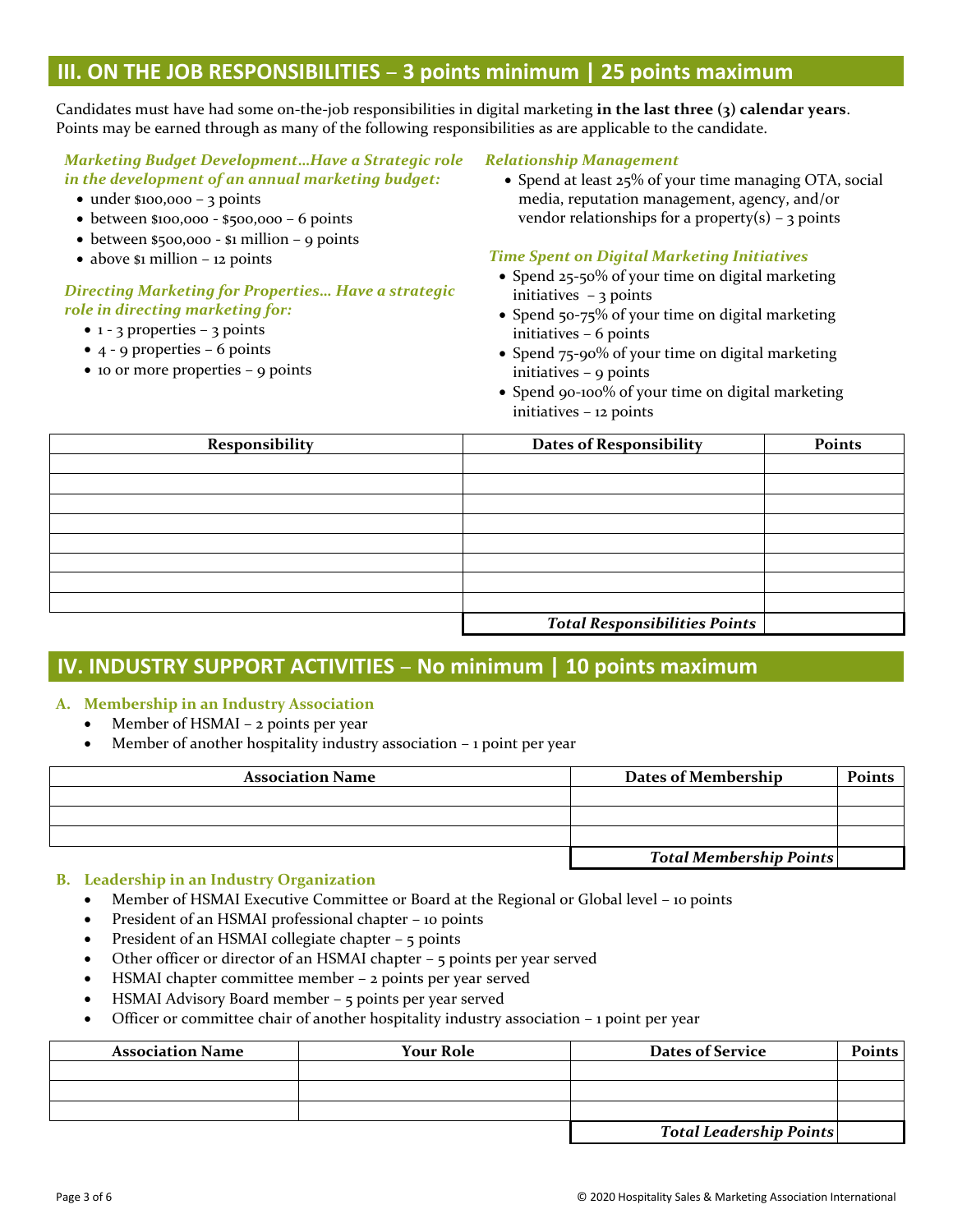#### **C. Published Articles**

- Author a published article on digital marketing 1 point per article
- Be published in an academic, peer-reviewed journal  $-$  3 points per article

| <b>Article Title</b> | Publication | Date of Publication            | <b>Points</b> |
|----------------------|-------------|--------------------------------|---------------|
|                      |             |                                |               |
|                      |             |                                |               |
|                      |             |                                |               |
|                      |             | <b>Total Publishing Points</b> |               |

#### **D. Presentations at Industry Programs/Meetings**

Present at industry programs and meetings – 1 point per presentation

| <b>Presentation Title</b> | <b>Program/Meeting Name</b> | Date of Program/Meeting      | <b>Points</b> |
|---------------------------|-----------------------------|------------------------------|---------------|
|                           |                             |                              |               |
|                           |                             |                              |               |
|                           |                             |                              |               |
|                           |                             | <b>Total Speaking Points</b> |               |

### **V. EDUCATION – 20 points minimum | No maximum**

#### **A. Higher Education Coursework**

- Post-graduate Hospitality or Business Administration degree (e.g., MA, MBA, MS, PhD) 30 points
- Post-graduate degree, other than Hospitality or Business Administration 20 points
- Bachelor's degree in Hospitality Administration 40 points
- Bachelor's degree, other than in Hospitality Administration 30 points
- Associate's degree in Hospitality Administration 20 points
- Associate's degree, other than in Hospitality Administration 10points
- College-level professional development digital marketing course 1 point per completed course

| <b>Degree or Course Name</b> | Institution | Dates of Study                       | <b>Points</b> |
|------------------------------|-------------|--------------------------------------|---------------|
|                              |             |                                      |               |
|                              |             |                                      |               |
|                              |             |                                      |               |
|                              |             | <b>Total Higher Education Points</b> |               |

#### **B. Professional Development**

You may claim points for actual clock time of qualifying professional development coursework up to 8 credits per day. For example, 1½ hours of qualifying education equals 1.5 CHDM credits.

All professional development education is acceptable as long as it is directly related to digital marketing. It must also meet the guidelines below.

Acceptable professional development education include conferences, workshops, seminars, or classes offered by:

- HSMAI
- Brands or management companies
- Other hospitality industry-specific organizations (e.g., HEDNA, HFTP)
- Other digital marketing education providers (e.g., Google, TripAdvisor, service providers)

The following are NOT eligible for CHDM application or recertification credit:

- General software/training courses
- Expo hall hours
- Networking receptions
- Breaks between educational sessions
- Product-specific promotional demonstrations

Find point-earning non-academic coursework opportunities at:

- <https://global.hsmai.org/events/>
- <https://global.hsmai.org/education/>
- <https://americas.hsmai.org/events/conference-videos/>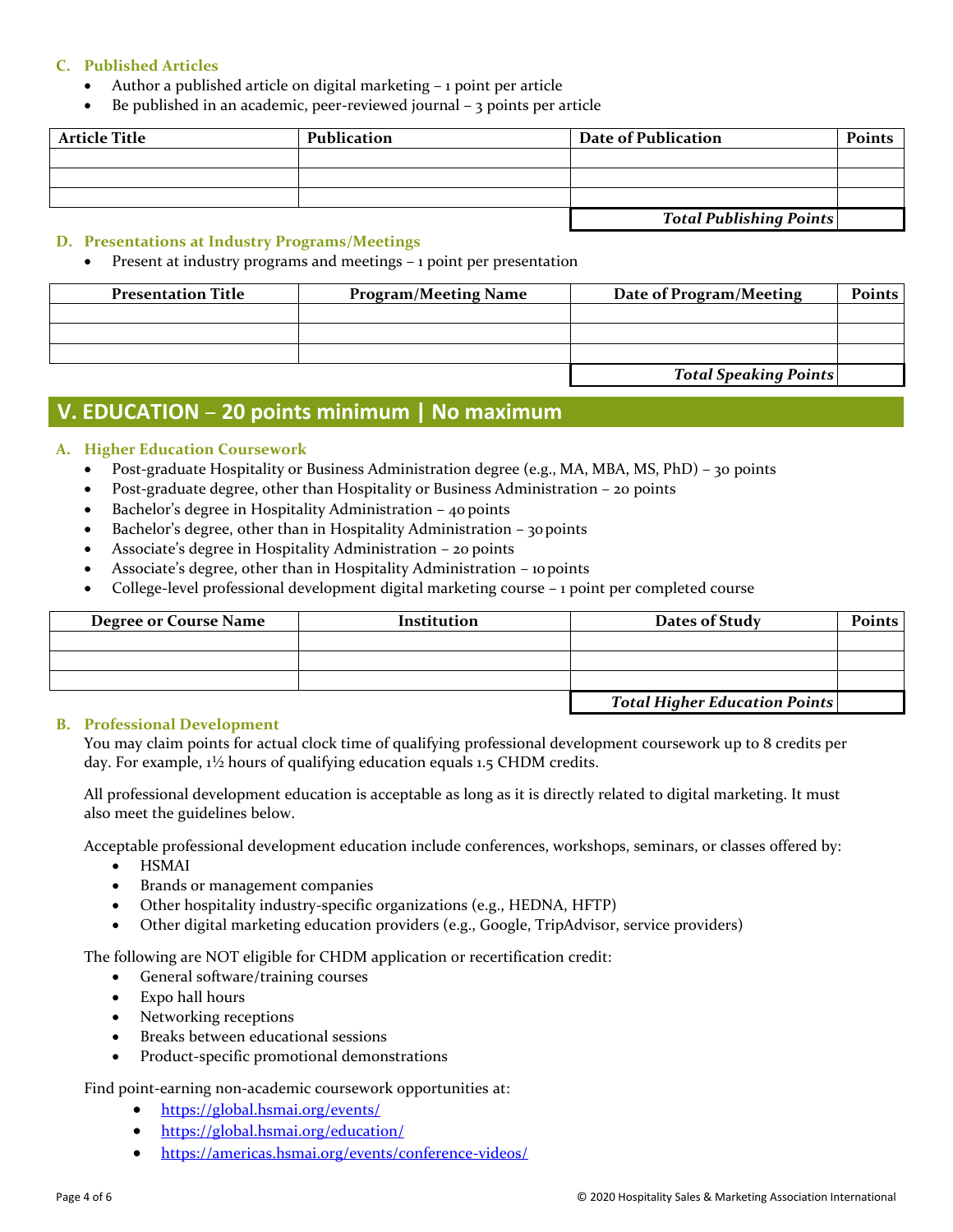• <https://americas.hsmai.org/membership/chapters/>

| <b>Professional Development</b> |                                |                                                  |        |
|---------------------------------|--------------------------------|--------------------------------------------------|--------|
| <b>Course Name</b>              | <b>Presenting Organization</b> | Date(s)                                          | Points |
|                                 |                                |                                                  |        |
|                                 |                                |                                                  |        |
|                                 |                                |                                                  |        |
|                                 |                                |                                                  |        |
|                                 |                                |                                                  |        |
|                                 |                                |                                                  |        |
|                                 |                                |                                                  |        |
|                                 |                                |                                                  |        |
|                                 |                                |                                                  |        |
|                                 |                                |                                                  |        |
|                                 |                                | <b>Total Professional<br/>Development Points</b> |        |
|                                 |                                |                                                  |        |

## **VI. ADDITIONAL CERTIFICATIONS – No minimum | No maximum**

You may claim points for other certifications that you hold within the hospitality industry including:

- [Certified Revenue Management Executive](https://americas.hsmai.org/certification/%E2%80%8Bcertified-hospitality-revenue-management-executive-crme-certification/) (CRME) 5 points
- [Certified in Hospitality Business Acumen \(CHBA\)](https://americas.hsmai.org/certification/certified-in-hospitality-business-acumen-chba/) 5 points
- [Certified Revenue Management Analyst \(CRMA\)](https://americas.hsmai.org/certification/certified-revenue-management-analyst/) 5 points
- Certified Meeting Professional (CMP) 5 points
- Certified Hotel Administrator (CHA) 5 points
- You may also claim 5 points per digital marketing certification, including but not limited to: Google AdWords Certification; SEO Certification; Omniture Certification; and, eMarketer certifications.

| <b>Certification</b> | Date Awarded                      | Points |
|----------------------|-----------------------------------|--------|
|                      |                                   |        |
|                      |                                   |        |
|                      |                                   |        |
|                      | <b>Total Certification Points</b> |        |

### **VII. POINT TOTALS**

Enter your point totals from each section above. You must have a minimum of 50 points to submit this application.

| <b>Section</b>                              |                                | <b>Points Per Section</b> |
|---------------------------------------------|--------------------------------|---------------------------|
| Professional Experience                     |                                |                           |
| On-the-Job Responsibilities                 |                                |                           |
| Membership in an Industry Organization      |                                |                           |
| Leadership in an Industry Organization      |                                |                           |
| <b>Published Articles</b>                   |                                |                           |
| Presentations at Industry Programs/Meetings |                                |                           |
| <b>Higher Education Coursework</b>          |                                |                           |
| Professional Development                    |                                |                           |
| <b>Additional Certifications</b>            |                                |                           |
|                                             | <b>Total Cumulative Points</b> |                           |